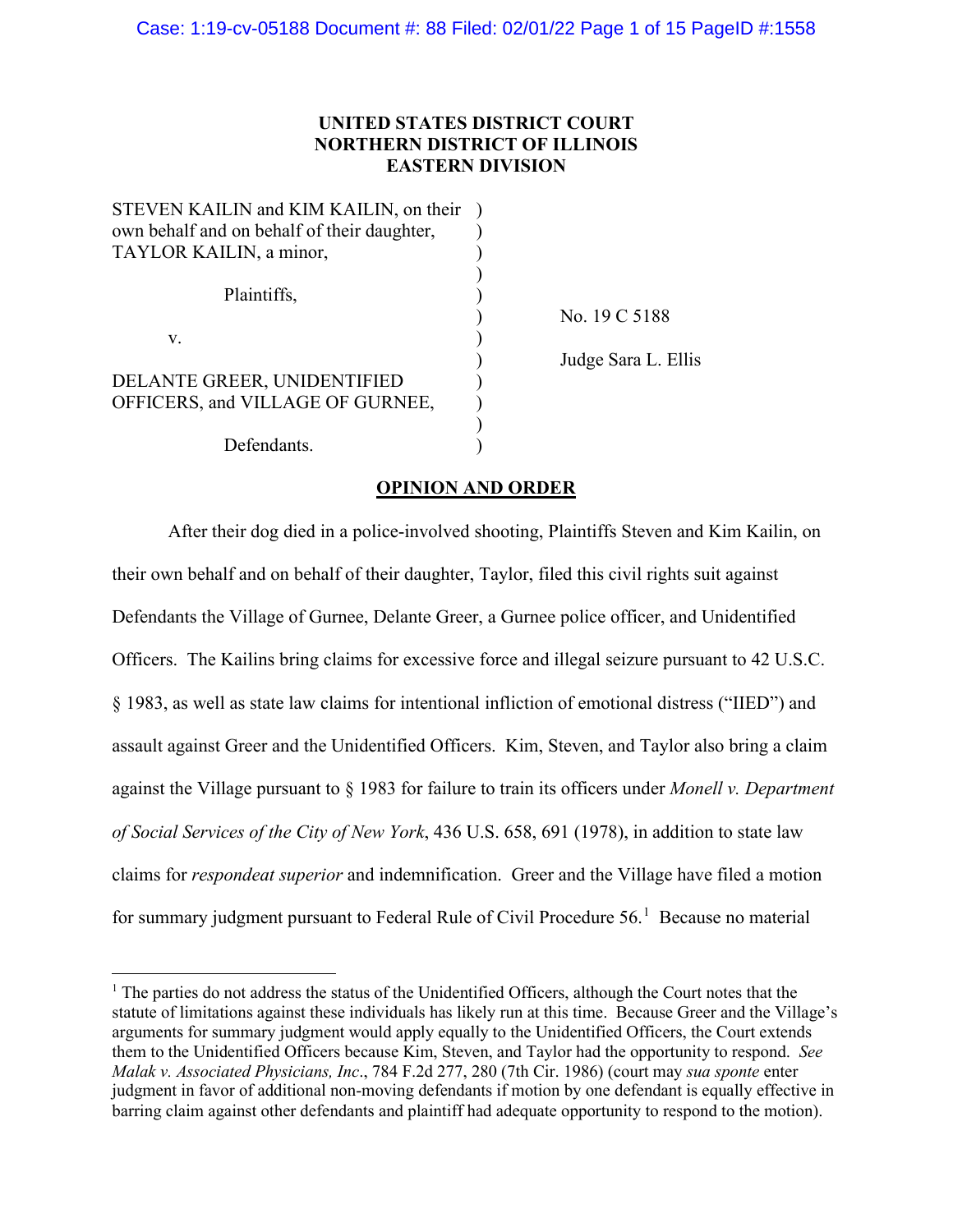### Case: 1:19-cv-05188 Document #: 88 Filed: 02/01/22 Page 2 of 15 PageID #:1559

question of fact exists as to Defendants' liability on any of the claims, the Court grants summary judgment [75].

## **BACKGROUND**[2](#page-1-0)

On July 26, 2019, Kim called the non-emergency number for the Gurnee Police Department, asking to have an officer come to her home after learning that Taylor allegedly had inappropriate sexual contact with her brother's friend the night before. Greer responded to the call, unaware that the Kailins had a dog, a rescue dog named Timber. The Kailins had Timber for approximately two months at the time, training Timber as a service dog for Taylor. After Greer asked Kim to put the dog away, Timber suddenly charged Greer and chased him into a neighboring yard all while barking and growling at him. Greer's body worn camera shows Timber suddenly running out from the house to chase him. Timber also lunged and attempted to bite Greer several times. After unsuccessfully trying to deploy his taser, Greer fired one shot with his gun at Timber's head and neck area, thereby killing the dog. Greer stated that due to the angle he could not effectively use the taser and there were no viable alternative other than to shoot the dog.

As a result of the shooting, the Gurnee Police Department conducted a review of the incident and determined that Greer's use of deadly force against Timber had been both

<span id="page-1-0"></span><sup>&</sup>lt;sup>2</sup> The Court derives the facts set forth in this section from Defendants' Local Rule 56.1 Statement of Undisputed Material Facts. Steven, Kim, and Taylor failed to participate in the drafting of a joint statement of undisputed facts, as required by the Court's summary judgment procedures. Because the Court's procedures are not advisory and Steven, Kim, and Taylor failed to abide by them, the Court finds it appropriate to treat Defendants' facts as established. *See* N.D. Ill. LR 56.1(b)(3)(C) ("All material facts set forth in the statement required of the moving party will be deemed admitted unless controverted by the statement of the opposing party."); *Kreg Therapeutics, Inc. v. VitalGo, Inc.*, 919 F.3d 405, 411 (7th Cir. 2019) ("According to well-established Seventh Circuit law, that noncompliance [with the court's summary judgment procedures] meant that the district court could exercise its discretion to accept Kreg's statements of fact as undisputed."). As for Steven, Kim, and Taylor's additional facts, the Court considers them to the extent they actually create a disputed fact and are appropriately presented and supported, disregarding any statements that rely solely on hearsay evidence. The Court takes the facts in the light most favorable to Steven, Kim, and Taylor, the non-movants.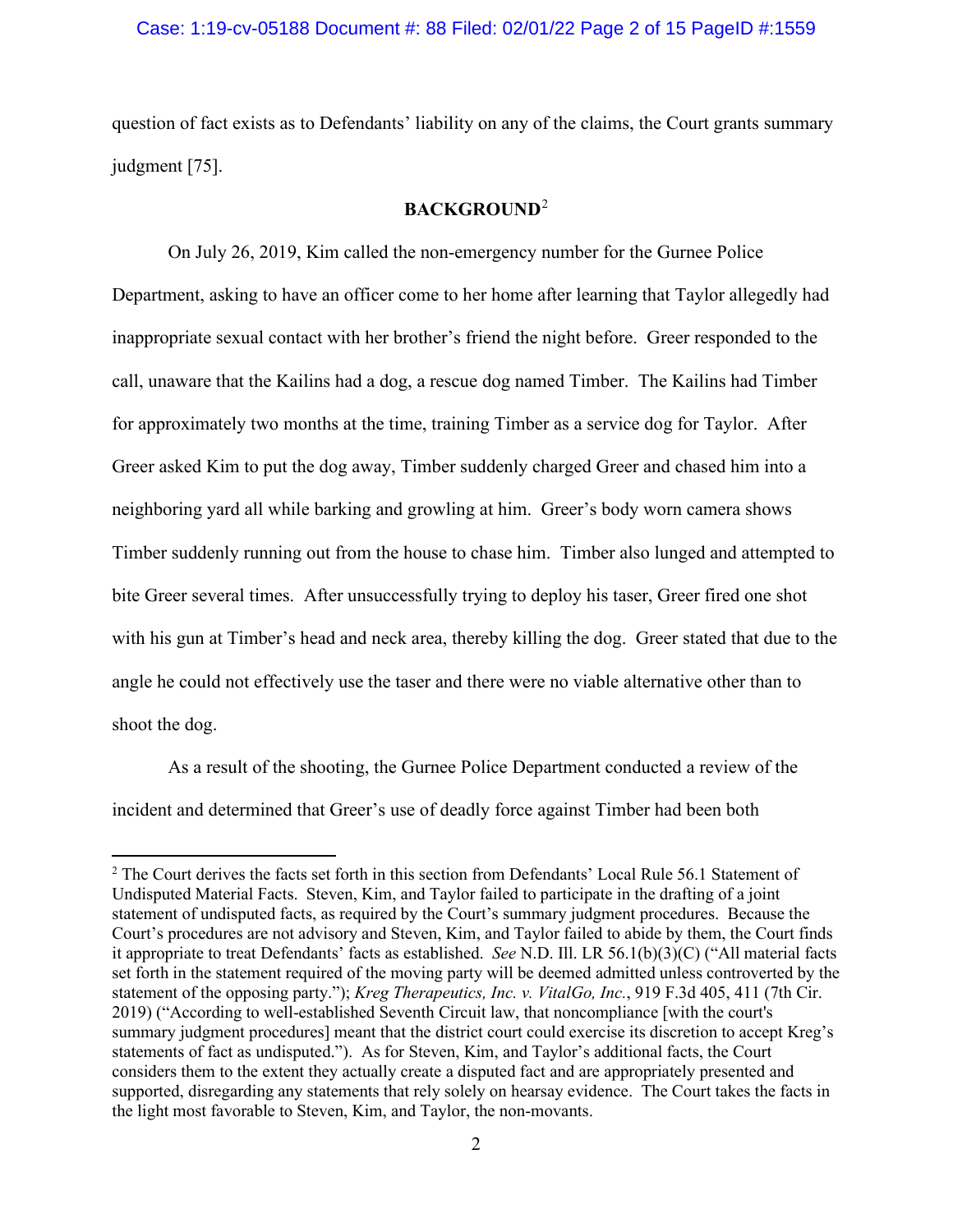#### Case: 1:19-cv-05188 Document #: 88 Filed: 02/01/22 Page 3 of 15 PageID #:1560

reasonable and necessary. Greer thereby received no discipline. In his investigation notes, Sergeant Mann, Greer's superior who conducted the investigation, noted that Greer indicated that he did not fear death but rather was worried about getting injured and missing work as a result.

When Sergeant Mann interviewed Steven and Kim shortly after the incident, Steven stated that what Greer did was "1,000% right." Doc. 78-8 at 62. Mann's body worn camera recorded Steven stating that Greer had to defend himself and asking Sergeant Mann to apologize to Greer on their behalf. However, at her deposition, Kim testified that she did not agree that Greer did not do anything wrong, insisting instead that the shooting of their dog was out of line and that Greer acted impulsively. Neither Kim nor Steven indicated to Sergeant Mann that they saw Greer point his gun at Kim. Kim noted only that she heard a pop and saw the dog fall down.

At her deposition, Taylor testified that through the window, she saw Greer attempting to get his gun out of the holster and point it at her mom, with it appearing as if Greer planned to shoot Kim instead of the dog. Janet McGilvery, a neighbor of the Kailins, saw Timber jump to bite Greer at the same time she heard a shot. She then saw the dog fall to the ground. McGilvery also stated that Greer had no choice but to shoot the dog.

#### **LEGAL STANDARD**

Summary judgment obviates the need for a trial where "there is no genuine dispute as to any material fact and the movant is entitled to judgment as a matter of law." Fed. R. Civ. P. 56(a). To determine whether a genuine dispute of material fact exists, the Court must pierce the pleadings and assess the proof as presented in depositions, documents, answers to interrogatories, admissions, stipulations, and affidavits or declarations that are part of the record. Fed. R. Civ. P. 56(c)(1); *A.V. Consultants, Inc. v. Barnes*, 978 F.2d 996, 999 (7th Cir. 1992). The party seeking summary judgment bears the initial burden of demonstrating that no genuine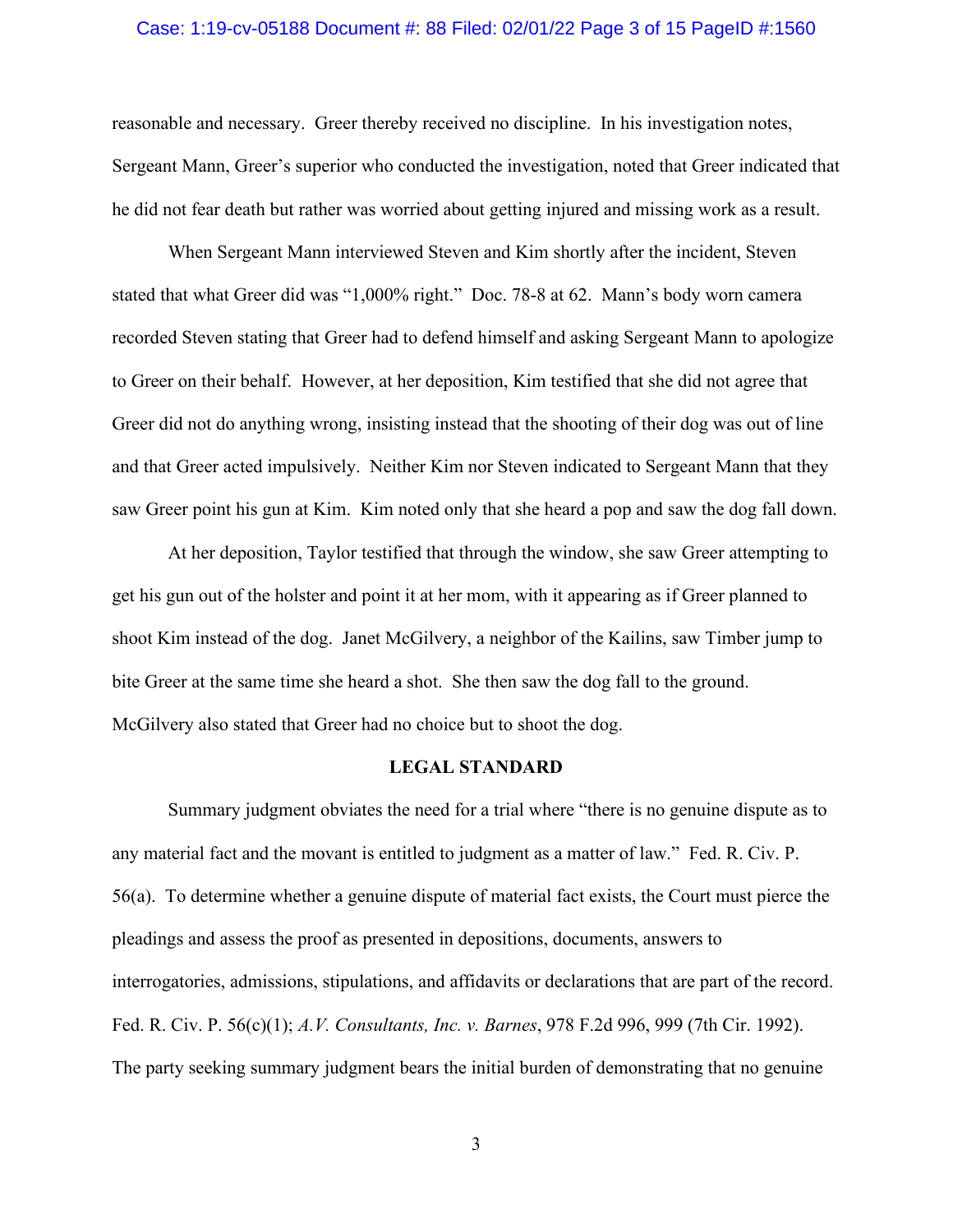#### Case: 1:19-cv-05188 Document #: 88 Filed: 02/01/22 Page 4 of 15 PageID #:1561

dispute of material fact exists. *Celotex Corp. v. Catrett*, 477 U.S. 317, 323 (1986); *Bunn v. Fed. Deposit Ins. Corp. for Valley Bank Ill.*, 908 F.3d 290, 295 (7th Cir. 2018). In response, the nonmoving party cannot rest on mere pleadings alone but must use the evidentiary tools listed above to identify specific material facts that demonstrate a genuine dispute for trial. Fed. R. Civ. P. 56(c)(1); *Celotex*, 477 U.S. at 324; *Sterk v. Redbox Automated Retail, LLC*, 770 F.3d 618, 627 (7th Cir. 2014). The Court must construe all facts in the light most favorable to the non-moving party and draw all reasonable inferences in that party's favor. *Wehrle v. Cincinnati Ins. Co.*, 719 F.3d 840, 842 (7th Cir. 2013). However, a bare contention by the non-moving party that an issue of fact exists does not create a factual dispute, *Bellaver v. Quanex Corp.*, 200 F.3d 485, 492 (7th Cir. 2000), and the non-moving party is "only entitled to the benefit of inferences supported by admissible evidence, not those 'supported by only speculation or conjecture,'" *Grant v. Trs. of Ind. Univ.*, 870 F.3d 562, 568 (7th Cir. 2017) (citation omitted).

#### **ANALYSIS**

#### **I. Excessive Force Claim**

Greer first seeks summary judgment on Kim's excessive force claim. As the Court clarified in ruling on Defendants' motion to dismiss this claim, this claim does not encompass Greer's shooting of Timber but instead involves only Greer's alleged use of force against Kim by pointing the gun and firing shots in her direction. Doc. 27.

"Excessive force is a form of unreasonable seizure in violation of the Fourth Amendment." *Tate v. City of Chicago*, No. 19 C 7506, 2020 WL 6715660, at \*4 (N.D. Ill. Nov. 16, 2020). These types of claims "are evaluated based on whether the officer's actions were objectively reasonable under the circumstances." *Watson v. Fulton*, No. 15 C 11559, 2020 WL 1248678, at \*6 (N.D. Ill. Mar. 16, 2020) (citing *Graham v. Connor*, 490 U.S. 386, 396 (1989)).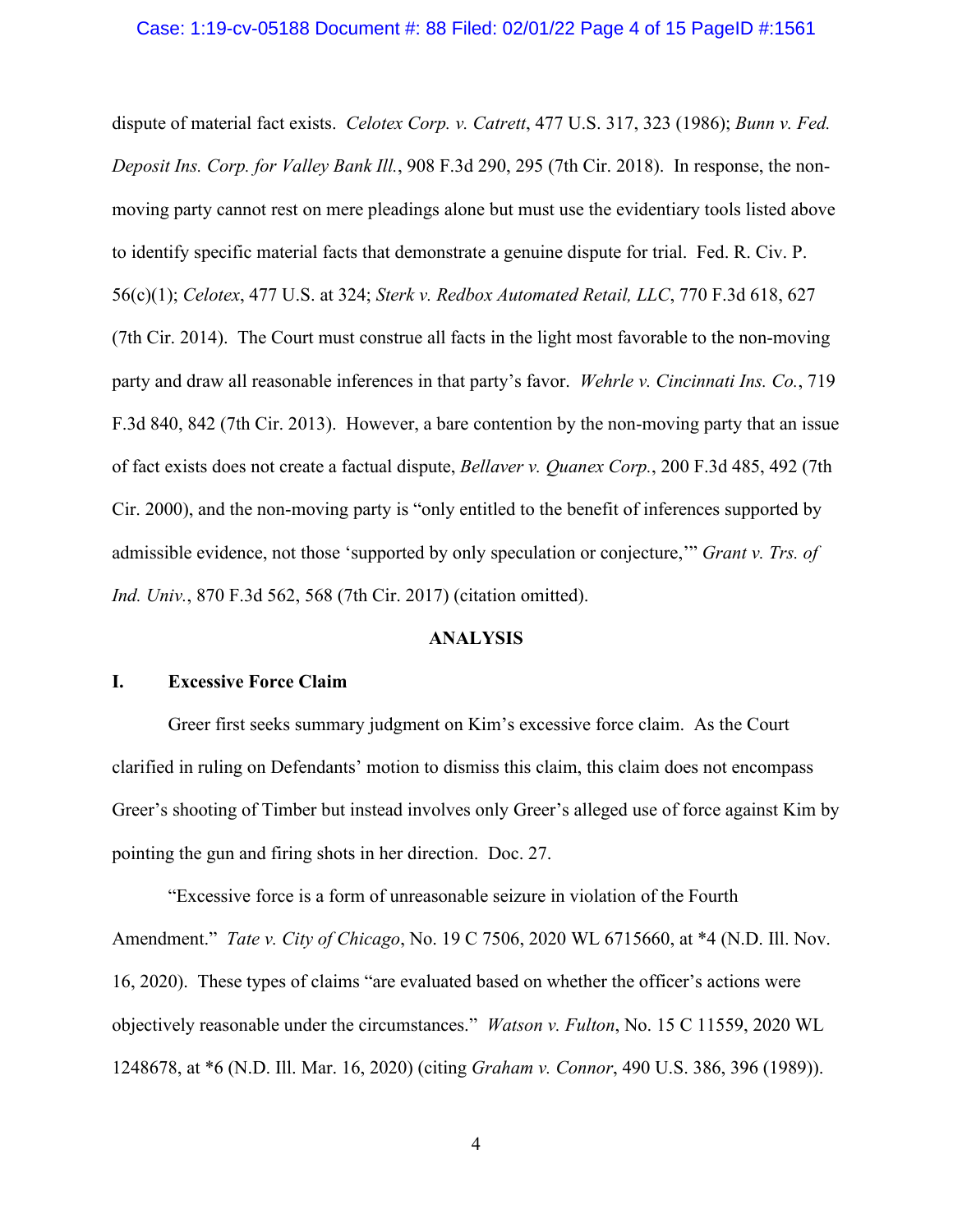#### Case: 1:19-cv-05188 Document #: 88 Filed: 02/01/22 Page 5 of 15 PageID #:1562

And "courts give considerable leeway to law enforcement officers' assessments about the appropriate use of force in dangerous situations," but "[that] latitude ends, however, when police officers employ force that is clearly excessive or unreasonable under the circumstances." *Baird v. Renbarger*, 576 F.3d 340, 342 (7th Cir. 2009). Reasonableness "must be judged from the perspective of a reasonable officer on the scene" and not on hindsight. *Graham*, 490 U.S. at 396. The "proper application [of the standard] requires careful attention to the facts and circumstances of each particular case, including the severity of the crime at issue, whether the suspect poses an immediate threat to the safety of others, and whether he is actively resisting arrest or attempting to evade arrest by flight." *Id*. (citing *Tennessee v. Garner*, 471 U.S. 1, 8–9 (1985)).

Here, Greer argues that Kim's excessive force claim fails because no evidence exists that he pointed his weapon at Kim. In other words, he argues that he never seized her, a prerequisite to an excessive force claim. *Tate*, 2020 WL 6715660, at \*4. The record reflects that both Kim and Steven never saw Greer point his gun at Kim. And Greer testified only that he fired one shot directly into Timber's neck and head area. In response, however, Kim argues that Taylor's testimony creates an issue of fact on this question. At her deposition, Taylor testified that Greer pointed his weapon at Kim and that it looked like he would shoot her mom, although, in the end, Greer actually shot the dog. Although Kim testified that she did not see Greer point his gun at anyone or anywhere other than at Timber, Taylor's testimony creates a question of fact as to whether Greer pointed the weapon at Kim.

Ultimately, however, this question of fact is immaterial to resolution of the excessive force claim because it does not create a question as to whether Greer ever seized Kim. *See Torres v. City of Chicago*, No. 12 C 7844, 2016 WL 4158914, at \*6 (N.D. Ill. Aug. 5, 2016) ("[T]he court's first task is to determine if the officers' conduct caused Torres to be seized."). A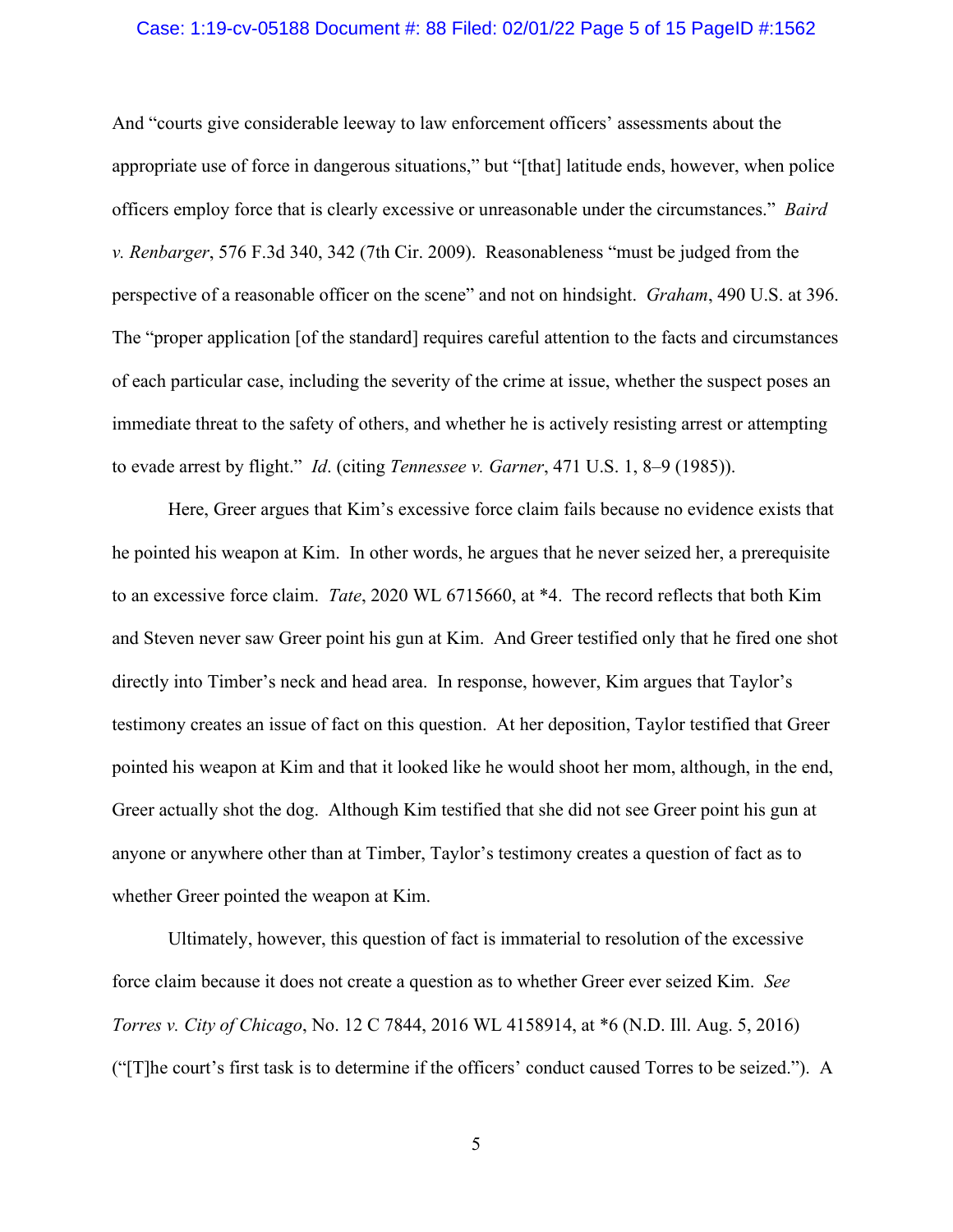#### Case: 1:19-cv-05188 Document #: 88 Filed: 02/01/22 Page 6 of 15 PageID #:1563

"person is 'seized' only when, by means of physical force or a show of authority, his freedom of movement is restrained." *United States v. Griffin*, 652 F.3d 793, 798 (7th Cir. 2011) (citing *United States v. Mendenhall*, 446 U.S. 544, 553 (1980)). Here, Greer did not use physical force, which "always constitutes a seizure," against Kim. *Id.* And "a 'show of authority' alone is insufficient" to establish a seizure, with "an officer's show of authority becom[ing] a seizure only if the person at whom it is directed actually submits to that authority." *Id.* (citing *California v. Hodari D.*, 499 U.S. 621, 626 (1991)). Thus, in order for Kim to demonstrate that Greer seized her, she must establish that she actually submitted to Greer's alleged show of authority. *Id.* at 800–01 ("[A] seizure by submission following a show of authority . . . does not occur *unless* and *until* the suspect submits."). Here, no evidence suggests that Kim did so, and indeed her testimony that she never saw Greer point his weapon at her prevents any such conclusion. At best, Greer's decision to pull his weapon could constitute an attempted seizure of Kim. *See Torres*, 2016 WL 4158914, at \*7 ("[Torres] testified that . . . from his vantage point in his car, which was parked in a carport, he did not see the police car parked behind him. The presence of the parked car behind Torres' car that would have prevented him from backing out of the carport if he had tried to do so—which is the plaintiffs' basis for claiming that a seizure occurred—thus played no role in the events on the night of October 1, 2010. The officers' decision to block Torres' car using their squad car is, therefore, at best an attempted seizure."). But an attempted seizure does not implicate the Fourth Amendment. *Cnty. of Sacramento v. Lewis*, 523 U.S. 833, 844 n.7 (1998). Thus, even if a jury credited Taylor's testimony that Greer pointed his gun at Kim, no reasonable jury could find the prerequisite seizure for Kim's excessive force claim and so Kim cannot prevail on that claim.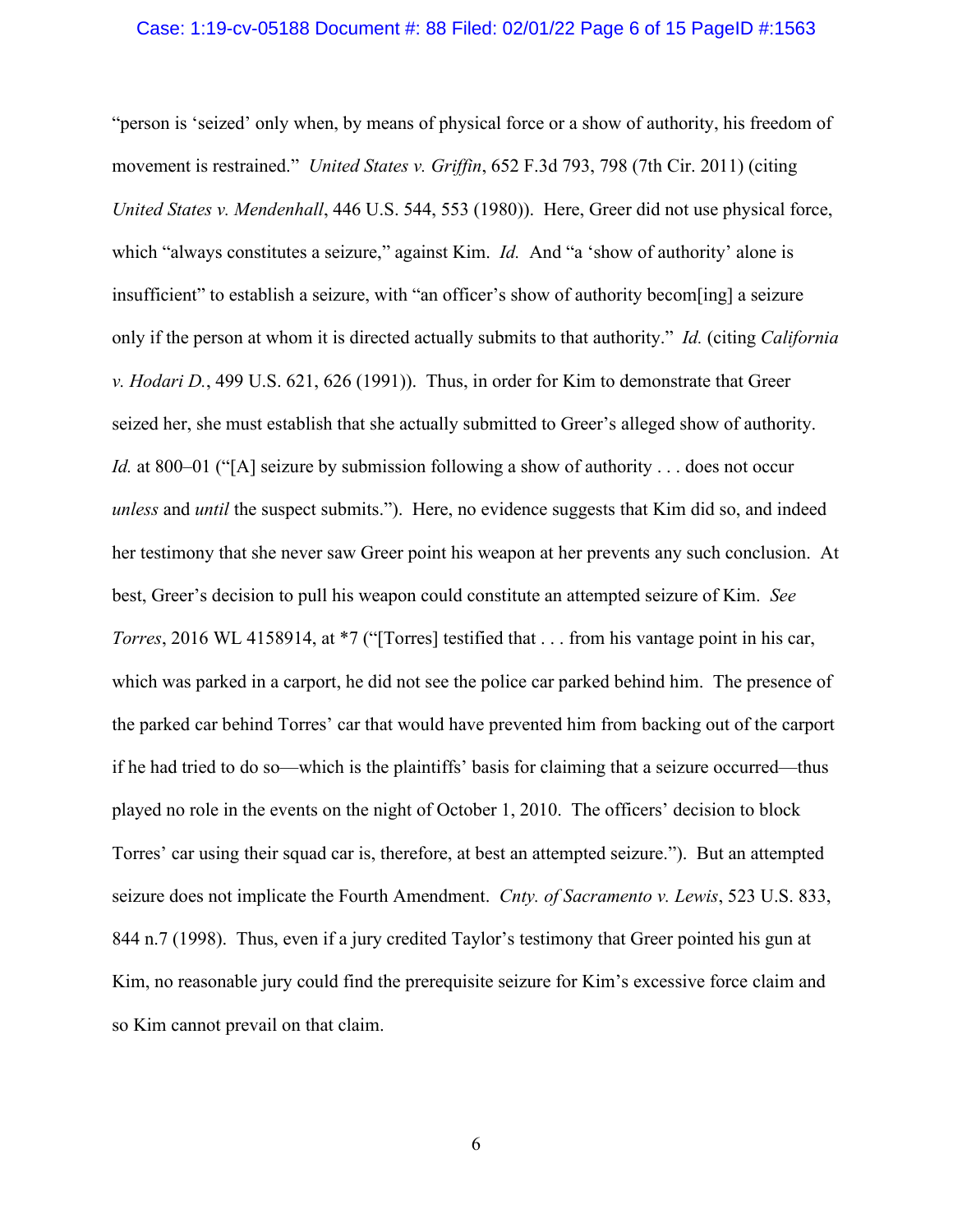## **II. Assault Claim**

Greer similarly argues that Kim's assault claim fails because the evidence does not support a finding that Greer pointed his weapon at her or in her direction. As the Court noted in connection with the excessive force claim, a question of fact exists on this point. But again, this does not necessarily warrant allowing the assault claim to proceed to trial. Illinois law defines civil assault as "an intentional, unlawful offer of corporal injury by force, or force unlawfully directed, under such circumstances as to create a well-founded fear of imminent peril, coupled with the apparent present ability to effectuate the attempt if not prevented." *Parrish by Bowker v. Donahue*, 110 Ill. App. 3d 1081, 1083 (1982). An assault requires "a threatening gesture, or an otherwise innocent gesture made threatening by the accompanying words." *Kijonka v. Seitzinger*, 363 F.3d 645, 647 (7th Cir. 2004).

Although Kim admits that she did not see Greer point his weapon at her, she argues that she did not have to see Greer do so in order to succeed on her assault claim, citing to several cases for support. *See People v. Wayman*, 379 Ill. App. 3d 1043 (2008); *Amos v. State of Illinois*, 55 Ill. Ct. Cl. 368 (2003); *People v. Ivy*, 133 Ill. App. 3d 647 (1985). But none of these cases help Kim here. In *Amos*, the court determined that the officer committed an assault upon the plaintiff when he shot the plaintiff's dog because the plaintiff had the dog in her arms. *Amos*, 55 Ill. Ct. Cl. at 379. Here, although Kim ran out after the dog, no reasonable jury could find that Kim and the dog "were so close [that] they were as one" so as to place Kim in fear of a battery when Greer aimed and pulled the trigger on his gun. *Cf. id*. ("When George pulled his gun, threatened to kill the dogs and aimed his .45 towards the dogs and Claimant, he created a wellfounded fear of imminent peril for Claimant. She was on the floor with both dogs against her body when George fired his gun at the dog."). Although *Ivy* noted that "it is not necessary that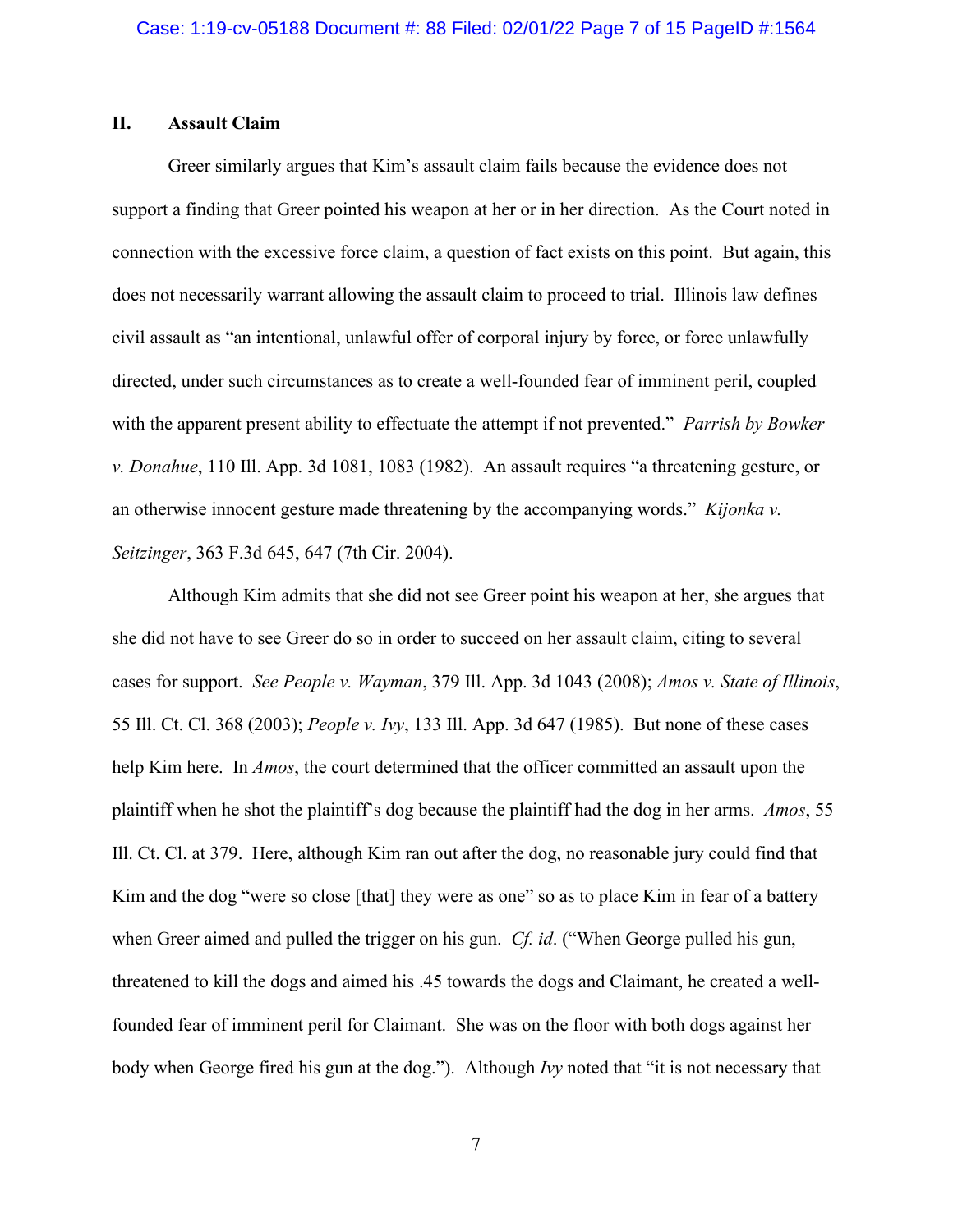#### Case: 1:19-cv-05188 Document #: 88 Filed: 02/01/22 Page 8 of 15 PageID #:1565

the victim of an aggravated assault actually see the weapon before [she] may be said to be in reasonable apprehension of receiving a battery," the defendant in that case made "repeated threats to 'blow [the plaintiff] out of the house' while she was pointing a bag at [the plaintiff's] face." *Ivy*, 133 Ill. App. 3d at 655. Similarly, in *Wayman*, although the defendant did not directly threaten the plaintiff with a gun, the defendant had pointed the gun at himself during an earlier, heated argument and stated that he would not let the plaintiff leave. *Wayman*, 379 Ill. App. 3d at 1061. As she was leaving, the plaintiff heard gunshots, which caused her to fear for her safety. *Id.* at 1062. Unlike in *Ivy* and *Wayman*, here, Greer did not direct any threatening words at Kim and she has not pointed to any evidence that she herself perceived any threats from Greer. Therefore, she cannot rely on these cases to suggest that a reasonable jury could find that Greer placed her in imminent fear of receiving a battery despite the fact that she never saw him point his gun at her. And without any evidence to support such a fear, she cannot prevail on her assault claim.

## **III. Illegal Seizure Claim**

Greer next argues that Kim, Steven, and Taylor's illegal seizure claim concerning Timber's shooting fails because the record demonstrates that Greer acted reasonably under the Fourth Amendment in shooting Timber. "[T]he Fourth and Fourteenth Amendments provide a remedy when a citizen's property is unreasonably damaged during a search." *Heft v. Moore*, 351 F.3d 278, 282 (7th Cir. 2003) ("Excessive or unnecessary destruction of property in the course of a search may violate the Fourth Amendment, even though the entry itself is lawful and the fruits of the search are not subject to suppression." (citing *United States v. Ramirez*, 523 U.S. 65, 71 (1998))). Because "domestic animals are 'effects' within the meaning of the Fourth Amendment," the "unnecessary killing of a person's pet offends the Fourth Amendment." *Viilo*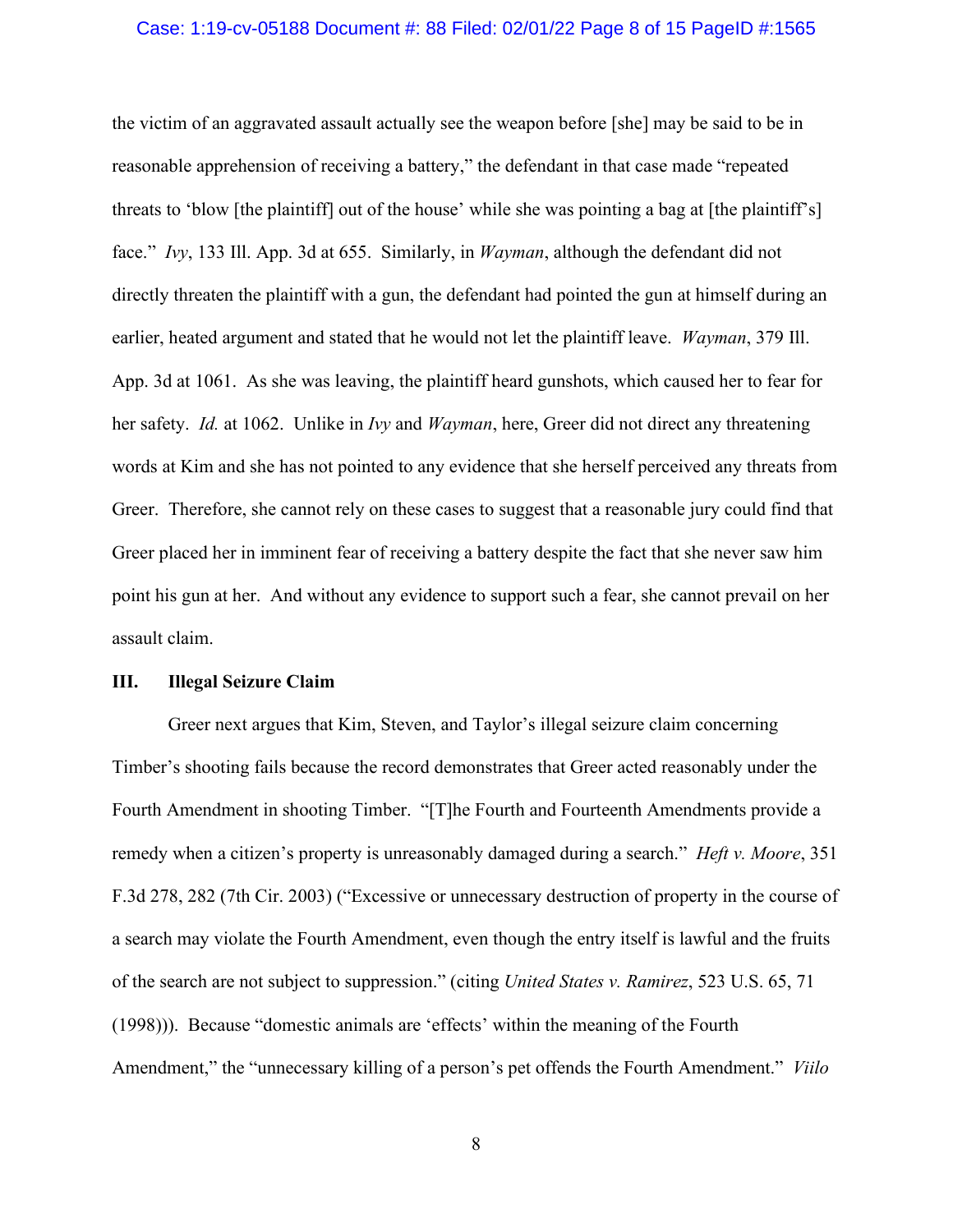*v. Eyre*, 547 F.3d 707, 711 (7th Cir. 2008) (citing *Siebert v. Severino*, 256 F.3d 648, 656 (7th Cir. 2001)); *see also Phillips v. City of Chicago*, No. 12 C 9895, 2013 WL 4779185, at \*1 (N.D. Ill. 2013) ("[A] police officer who unreasonably kills or maims a person's pet violates that person's Fourth Amendment rights."). "[T]he use of deadly force against a household pet is reasonable only if the pet poses an immediate danger and the use of force is unavoidable." *Viilo*, 547 F.3d at 711 (citing *Brown v. Muhlenberg Twp*., 269 F.3d 205, 210–11 (3d Cir. 2001)).

Greer maintains that the record supports the conclusion that he acted reasonably, pointing first to footage from his body worn camera, which shows Timber charging out to chase Greer. Indeed, the evidence indicates that Timber barked and growled at Greer while chasing him, nipping and attempting to bite him. Kim, Steven, and Taylor argue that Timber never barked nor growled at Greer and cite to their testimony in which they testified that Timber was simply playing. But the body worn camera disputes their allegations of Timber's playfulness with Greer, and that evidence governs here. *See Scott v. Harris*, 550 U.S. 372, 379–80 (2007) ("The videotape quite clearly contradicts the version of the story told by respondent…[and] [w]hen opposing parties tell two different stories, one of which is blatantly contradicted by the record, so that no reasonable jury could believe it, a court should not adopt that version of the facts for purposes of ruling on a motion for summary judgment."). Moreover, according to Mann's body worn camera, Steven stated that Greer did what he needed to do and that Steven would have done the same thing if confronted in a similar manner. Thus, because the body worn camera controls and shows Timber acting in the way Greer and McGilvrey testified, the Kailins cannot create a dispute of fact on this issue.

Kim, Steven, and Taylor additionally argue that factual disputes exist as to whether Timber posed an immediate threat to Greer, pointing to Sergeant Mann's internal investigation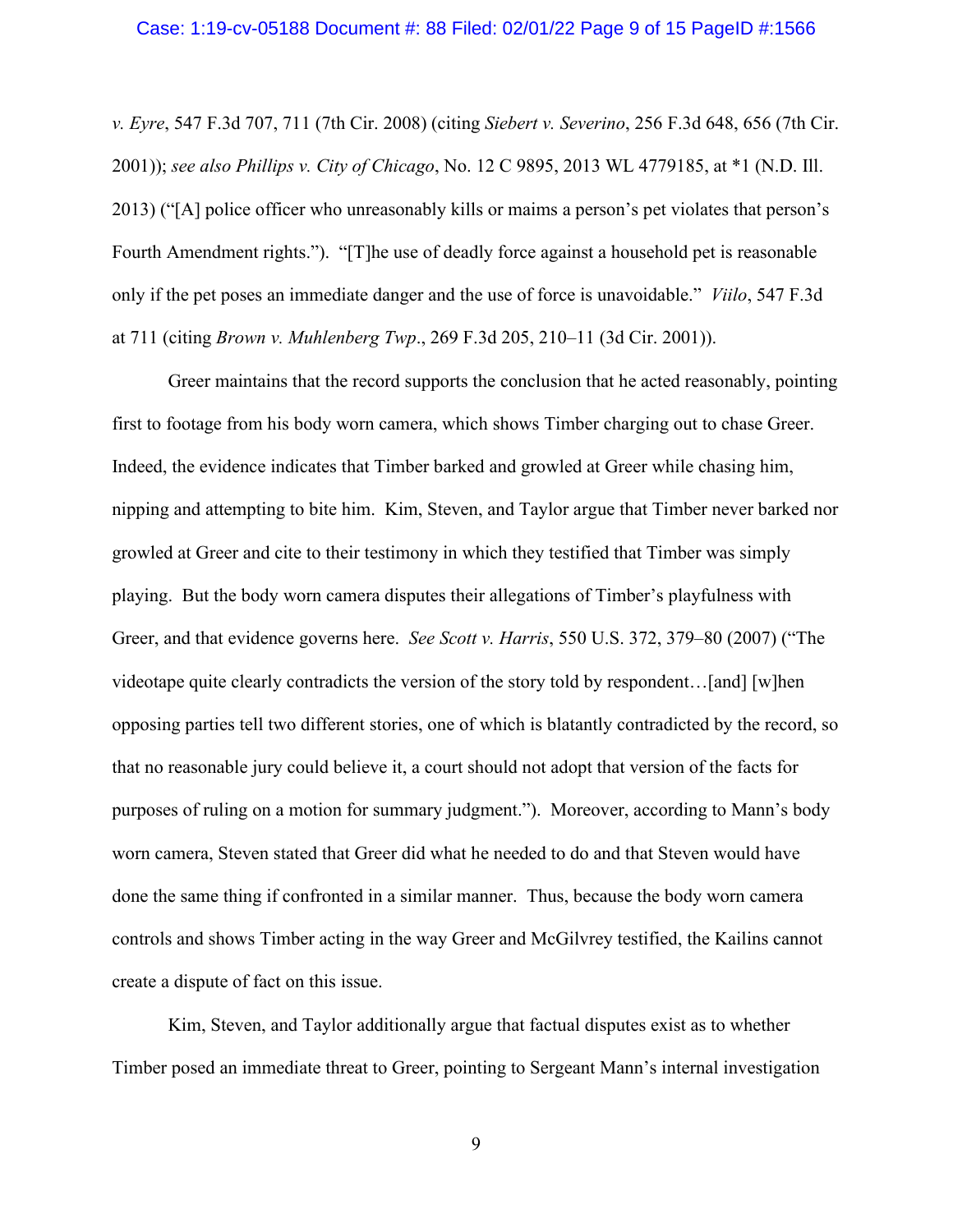#### Case: 1:19-cv-05188 Document #: 88 Filed: 02/01/22 Page 10 of 15 PageID #:1567

notes in which Greer stated he was not in fear of death if he got bitten by the dog but rather was worried about getting injured and missing work. Kim, Steven, and Taylor further argue that, although Greer had a flashlight, pepper spray, and a taser at his disposal, because Greer did not mitigate the situation by using any of that equipment, that creates a factual dispute warranting a denial of summary judgment.

The inquiry for an illegal seizure claim under the Fourth Amendment is whether a household pet poses an "immediate danger" and the use of force was unavoidable, not necessarily whether the individual fears for his life. *Brooker v. Abate*, No. 18 C 50111, 2020 WL 5819872, at \*5 (N.D. Ill. Sept. 30, 2020), *aff'd*, No. 20-3123, 2021 WL 4622399 (7th Cir. Oct. 7, 2021). And although Greer may not have feared for his life at the time Timber charged him, his testimony and the evidence reflects that Timber posed an immediate danger of seriously injuring him by charging at him. *See Moffett v. Sandoval*, No. 10-CV-5324, 2012 WL 2526624, at \*2 (N.D. Ill. June 28, 2012) ("the jury chose to believe the officers, who claimed that Officer Sandoval shot Chief because the dog was lunging toward them."). Further his testimony indicates he attempted to deploy his taser first before using his gun. Greer stated that moving directly to shoot the dog was the most appropriate course of action, as he believed there were no viable alternative because due to the angle could not effectively use the taser in the moment. As such, the use of the gun became unavoidable.

Kim, Steven, and Taylor further cite to *Anderson v. City of Chicago*, No. 16-CV-00726, 2018 WL 2412337 (N.D. Ill. May 29, 2018), and *Taylor v. Rodriguez*, No. 16-CV-8159, 2018 WL 4635647 (N.D. Ill. Sept. 27, 2018), in support of their argument. In both cases, the court determined that material factual disputes regarding whether the dogs posed an imminent threat to the officers and whether the officer's use of force was unavoidable precluded summary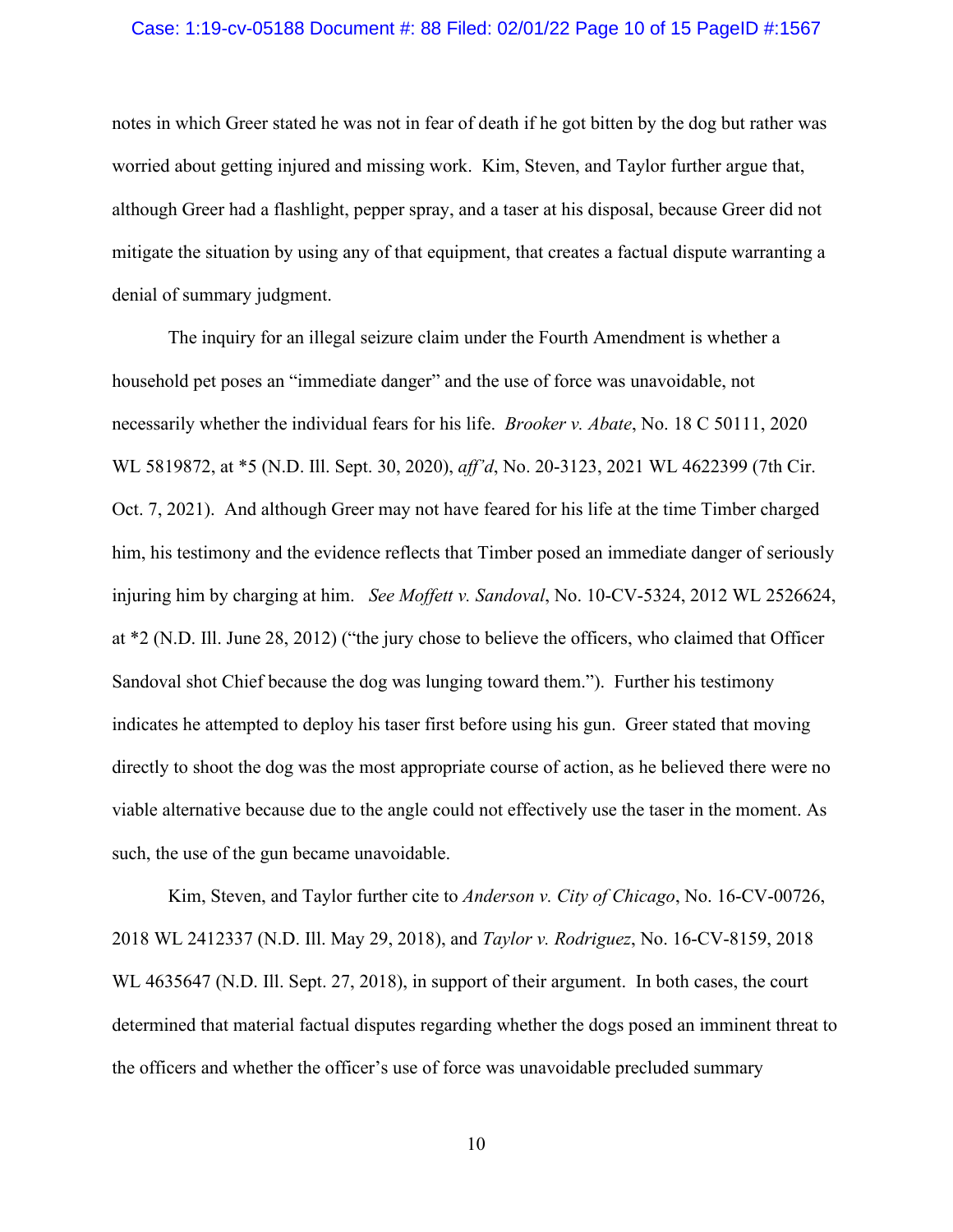judgment. *Anderson*, 2018 WL 2412337, at \*4; *Taylor*, 2018 WL 4635647, at \*4. But these cases are distinguishable. First, the court in *Anderson* noted that no eyewitnesses observed the actual shooting of the plaintiffs' dog. 2018 WL 2412337, at \*2. Here, McGilvery, a neighbor of the Kailins, saw Timber jump to bite Greer at the same time she heard a shot and stated that Greer had no choice but to shoot the dog, and the body worn camera also shows the actual chase. And, in *Taylor*, the officer "killed Plaintiffs' dog when it was on the other side of a closed, chain-link fence," 2018 WL 4635647, at \*5, whereas here, Timber charged towards Greer, closing in on him as they neared a neighbor's lawn. Thus, the only reasonable conclusion that one can draw from the evidence is that the dog posed a threat to Greer's safety, albeit not creating a fear of death, warranting his use of force. *See Brooker*, 2020 WL 5819872, at \*6 ("This evidence suggests that the pit bull -- which Deputy Marino describes as being unsecured, large in size, and acting aggressively towards him in the moments before each shot was fired - posed an immediate threat to Deputy Marino's safety and that the use of force was unavoidable under the circumstances."). Therefore, no reasonable jury could find that Greer acted unreasonably by shooting Timber, meaning that Kim, Steven, and Taylor's unreasonable seizure claim fails. [3](#page-10-0) *See Maldonado v. City of Hammond, Indiana*, No. 2:14CV310-PPS, 2016 WL 6093596, at \*3 (N.D. Ind. Oct. 18, 2016) ("None of the plaintiffs' evidence challenges or rebuts Kreischer's testimony that Lilly ran toward him barking and growling, and that she lunged at Kreischer with her teeth bared. That undisputed scenario establishes that Kreischer's response by shooting the dog was objectively reasonable.").

<span id="page-10-0"></span><sup>&</sup>lt;sup>3</sup> Greer also argues that he is entitled to qualified immunity on the illegal seizure claim. Because the Court has determined that summary judgment is proper on the merits of the claim itself, the Court does not address this argument.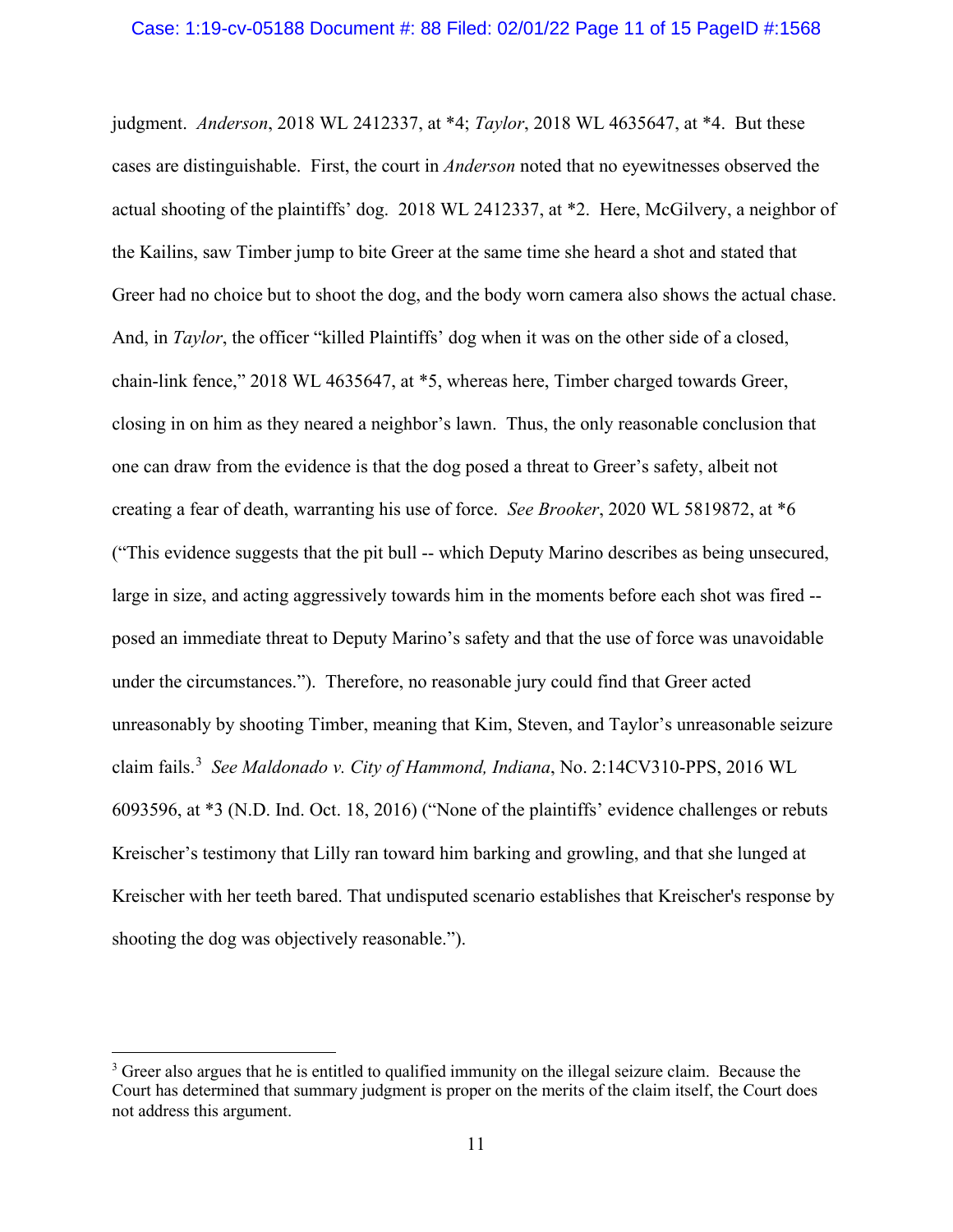## **IV.** *Monell* **Claim against the Village**

The Village argues that Kim, Steven, and Taylor cannot prevail on their *Monell* claim because they have not shown that the Village failed to train its police officers on interactions with household pets. Pursuant to *Monell*, a plaintiff can sue a municipality under § 1983 when the municipality's policy or practice was the "moving force of the constitutional violation." 436 U.S. at 694. A plaintiff can demonstrate this with: (1) evidence of enforcement of an express policy that would cause the constitutional deprivation; (2) evidence of a common practice so widespread it constituted a custom or usage with the force of law, despite not being a written or express policy; or (3) evidence that a person with final policy-making authority caused the harm. *Rossi v. City of Chicago*, 790 F.3d 729, 737 (7th Cir. 2015). A plaintiff may prevail on a *Monell* claim based on inadequate training or supervision by showing "(1) failure to provide adequate training in light of foreseeable consequences; or (2) failure to act in response to repeated complaints of constitutional violations by officers." *Sornberger v. City of Knoxville*, 434 F.3d 1006, 1029–30 (7th Cir. 2006); *Lee v. McNeal*, No. 07 C 6856, 2008 WL 4812653, at \*6 (N.D. Ill. Oct. 29, 2008).

Here, the Village first argues that, because Kim, Steven, and Taylor's § 1983 claims fail against Greer, they cannot establish that the Village caused them any constitutional depravation. "[A] municipality can be held liable under *Monell*, even when its officers are not, unless such a finding would create an inconsistent verdict." *Thomas v. Cook Cnty. Sheriff's Dep't*, 604 F.3d 293, 305 (7th Cir. 2010) (citing *City of Los Angeles v. Heller*, 475 U.S. 796, 798–99 (1986)). Rather, "to determine whether the [Village]'s liability is dependent on its officers, we look to the nature of the constitutional violation, the theory of municipal liability, and the defenses set forth." *Id.* Here, Kim, Steven, and Taylor assert that the Village's failure to properly train its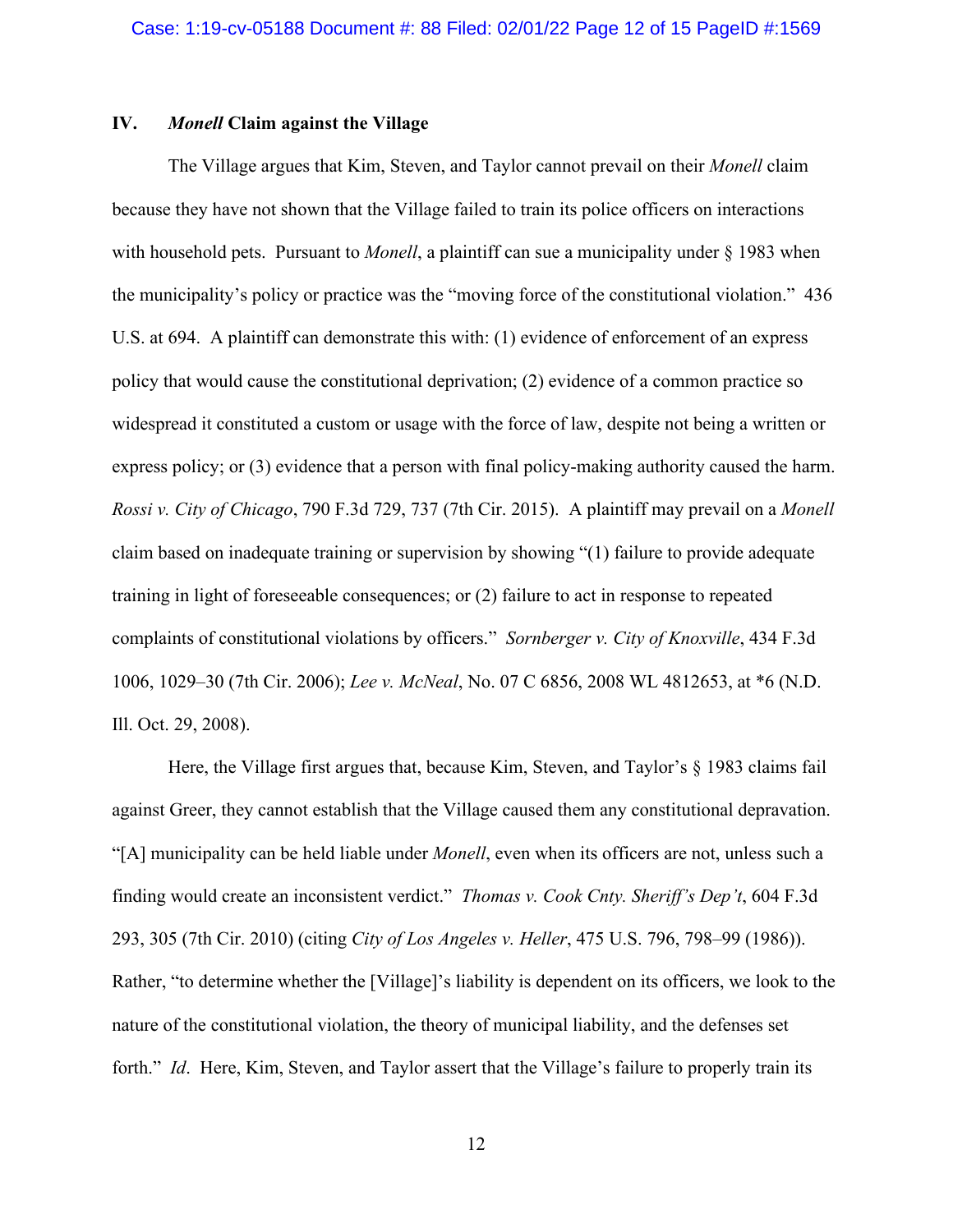#### Case: 1:19-cv-05188 Document #: 88 Filed: 02/01/22 Page 13 of 15 PageID #:1570

officers to adequately interact with domestic animals and use their firearms and thereby violated their constitutional rights. But here the Court has determined that Kim, Steven, and Taylor's constitutional rights were not violated because the evidence shows that when Greer fired upon their dog, he acted reasonably. And a municipality may not be held liable under *Monell* for failure to train its police officers if the plaintiffs cannot demonstrate any constitutional violation by a municipal employee, as it would necessitate an inconsistent verdict. *Jenkins v. Bartlett*, 487 F.3d 482, 492 (7th Cir. 2007); *Maldonado*, 2016 WL 6093596, at \*4 ("Where plaintiffs' evidence cannot show that there was a deprivation of rights, there can be no municipal liability, which would necessitate an inconsistent verdict.") Therefore, the Court finds for the Village on the failure to train claims. *Jenkins*, 487 F.3d at 492.

#### **V. IIED Claim**

To recover on their IIED claim, Kim and Taylor must demonstrate that "(1) [Greer's] conduct was extreme and outrageous; (2) [Greer] either intended to inflict severe emotional distress or knew that there was a high probability that [his] conduct would do so; and (3) [Greer's] conduct actually caused severe emotional distress." *Lifton v. Bd. of Educ. of City of Chicago*, 416 F.3d 571, 579 (7th Cir. 2005) (quoting *Thomas v. Fuerst*, 345 Ill. App. 3d 929, (2004)). To be considered extreme and outrageous, the conduct "must be so extreme as to go beyond all possible bounds of decency, and to be regarded as intolerable in a civilized community." *Hukic v. Aurora Loan Servs.*, 588 F.3d 420, 438 (7th Cir. 2009) (quoting *Kolegas v. Heftel Broad. Corp.*, 154 Ill. 2d 1, 21 (1992)).

Greer argues that the Court should grant summary judgment in his favor on Kim and Taylor's IIED claim, contending that they have failed to put forth any evidence that his actions in shooting dog amount to extreme and outrageous conduct. The Court evaluates several factors in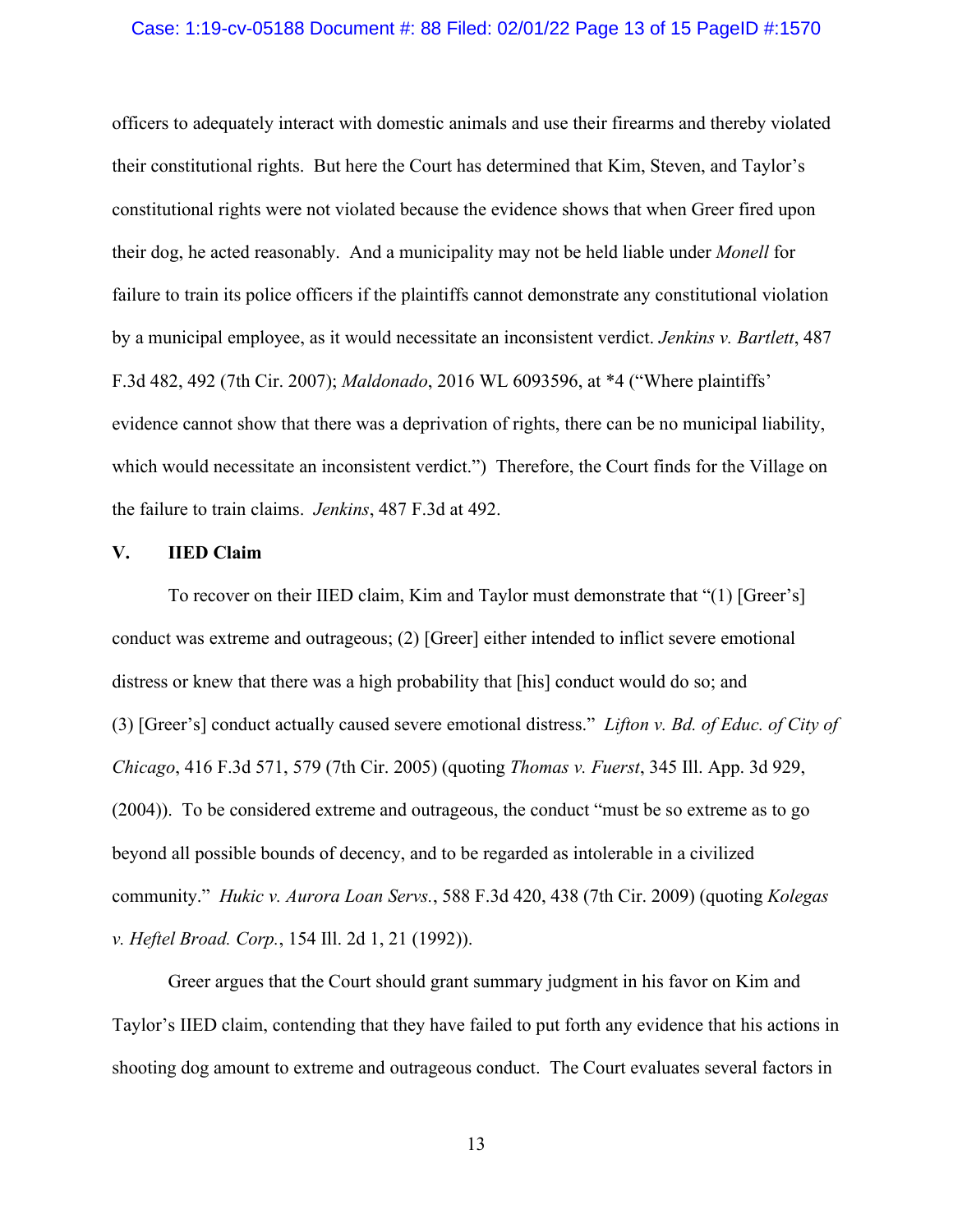#### Case: 1:19-cv-05188 Document #: 88 Filed: 02/01/22 Page 14 of 15 PageID #:1571

determining whether conduct is extreme or outrageous, including the defendant's reasonable belief in the legitimacy of his objective and his awareness of the plaintiff's susceptibility to emotional distress. *Watson*, 2020 WL 1248678, at \*8 (citing *McGrath v. Fahey*, 126 Ill. 2d 78, 89–90 (1988)). Here, the record establishes that Greer had a reasonable belief that he was in immediate danger, fearful of getting injured, as Timber continued to nip and bark at him while chasing him. Further, no evidence in the record suggests that Greer knew of Kim or Taylor's susceptibility to emotional distress, nor does the record indicate that Greer intended to inflict severe emotional distress upon Taylor and Kim. And "although police officers are in a position of authority, which may make their conduct more likely to be extreme and outrageous, the conduct must still be so outrageous in character, and so extreme in degree, as to go beyond all possible bounds of decency." *Moffett*, 2012 WL 2526624, at \*2 (citation omitted). Taking all the evidence in Kim and Taylor's favor, Greer's actions still do not rise to the level of extreme and outrageous conduct that Illinois courts have found to be necessary. *Id*. ("The jury found that Officer Sandoval's conduct [by killing the plaintiff's dog because it lunged at him]… did not meet these high standards"). Therefore, because no genuine dispute of fact exists on the issue of extreme and outrageous conduct, Kim and Taylor cannot prevail on their IIED claim and the Court need not address the other elements of the claim. *Id*.

## **VI. Remaining Claims against the Village**

Finally, the Court must address the remaining *respondeat superior* and indemnification claims against the Village. *Respondeat superior* liability does not apply to § 1983 claims*. Sanville v. McCaughtry*, 266 F.3d 724, 740 (7th Cir. 2001) ("The doctrine of *respondeat superior* does not apply to § 1983 actions; thus to be held individually liable, a defendant must be personally responsible for the deprivation of a constitutional right."). However, under Illinois